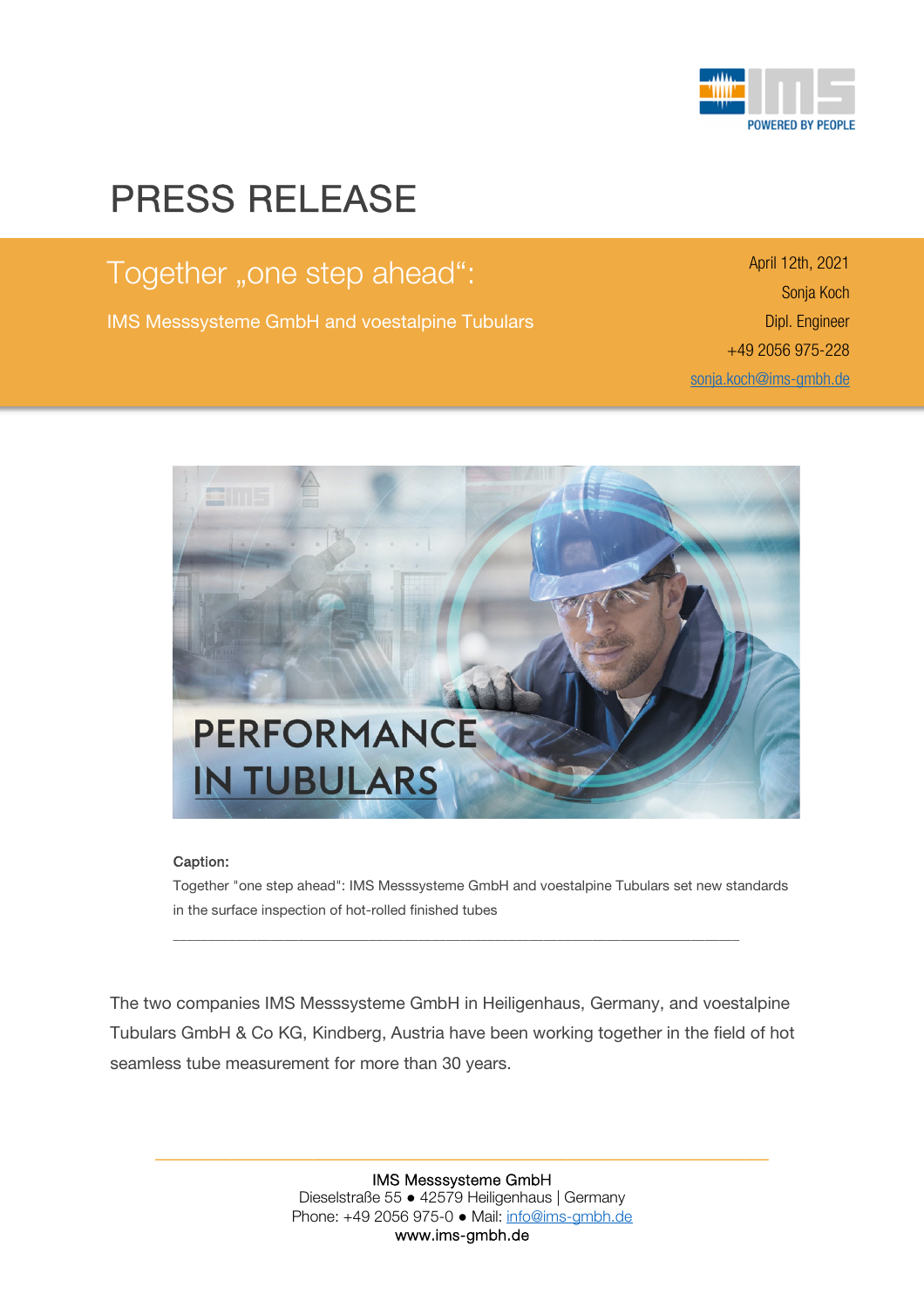

In these decades of successful cooperation, various IMS measuring systems have become an integral part of the tube rolling mill in Kindberg, which is operated according to the CPE (cross-roll piercing and elongation) process. For example:

- hollow bloom geometry measurement behind the two-roll rotary piercing mill, by means of optical CCD cameras
- shell measurement behind the push bench, by means of radiometric wall thickness / eccentricity measurement
- finished tube measurement behind the stretch reducing mill, by means of radiometric wall thickness measurement

The next step in the synergetic business relationship has now been contractually agreed for the summer of 2021!

The IMS finished tube gauge already installed behind the stretch reducing mill (SRM) in the seamless tube mill of voestalpine Tubulars will be equipped with the IMS 3D tube surface inspection system "surcon 3D Tube". In this way, surface inspection of the hot-rolled finished tubes is moving a further step closer to the manufacturing process: in the future, possible surface defects will be detected immediately after the SRM – the last of the three forming stages – and this at tube rolling speeds of more than 10 m/s!

This extension of the existing system will enable voestalpine Tubulars to detect even the smallest defects on the surface of the tubes even earlier and to initiate corrective measures regarding the process and tools correspondingly quickly.

In detail, the project comprises integration of the IMS 3D tube surface inspection system into the existing IMS 4-channel tube gauge. The main advantages of this implementation variant compared to an additional, stand-alone gauge are:

- All measurement data such as wall thickness, diameter and profile, temperature and surface defects are determined simultaneously at the same measuring point and have the same tube length reference.
- The existing IMS gauge can continue to be used as before.
- There is no need to create additional installation space for another gauge.

\_\_\_\_\_\_\_\_\_\_\_\_\_\_\_\_\_\_\_\_\_\_\_\_\_\_\_\_\_\_\_\_\_\_\_\_\_\_\_\_\_\_\_\_\_\_\_\_\_\_\_\_\_\_\_\_\_\_\_\_\_\_\_\_\_\_\_\_\_\_\_